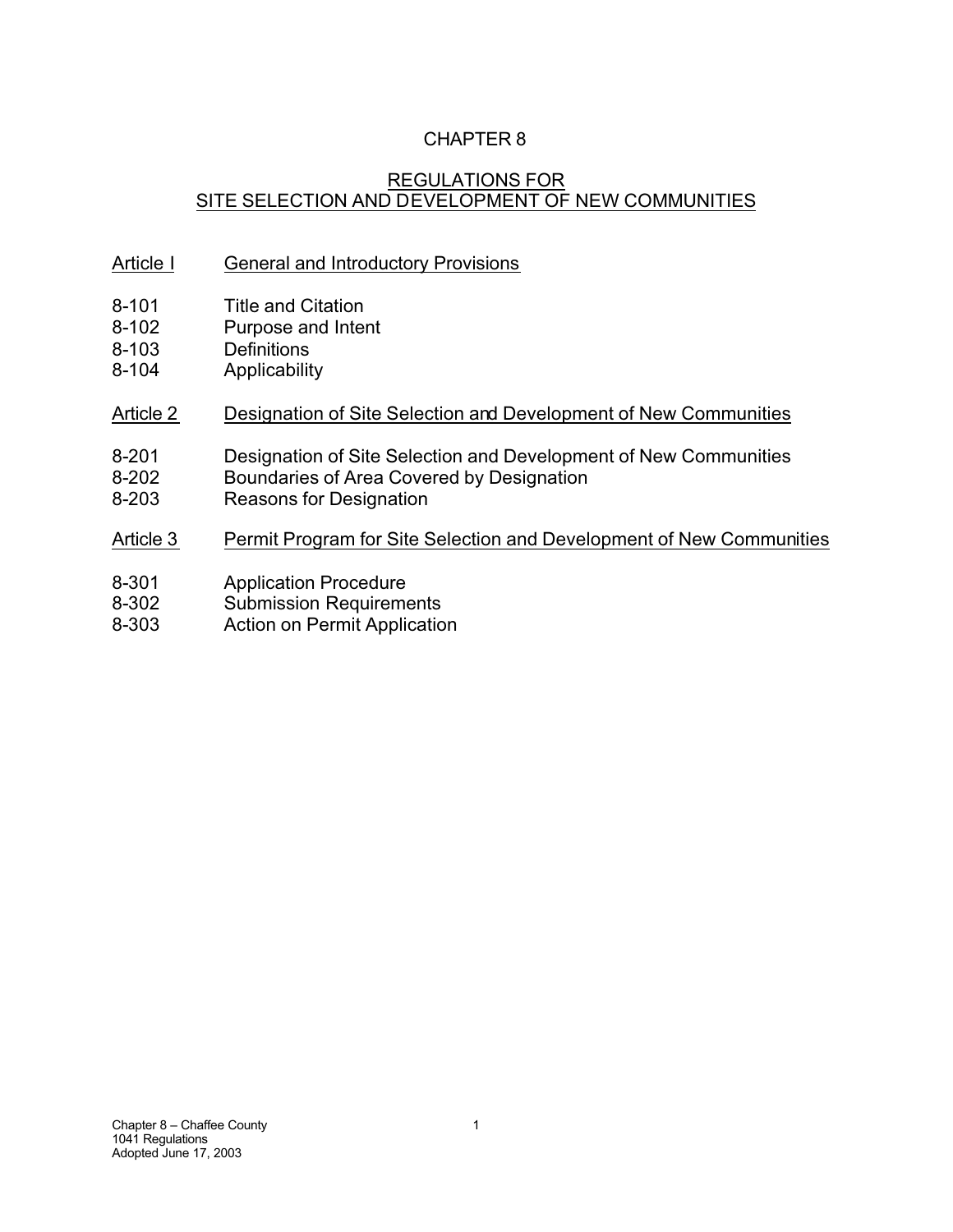### **Article 1 General and Introductory Provisions**

#### 8-101 Title and Citation.

These various sections constituting Chapter 8 of the "Guidelines and Regulations for Areas and Activities of State Interest of Chaffee County," may be cited as "the Regulations for Site Selection and Development of New Communities."

#### 8-102 Purpose and Intent.

In addition to the purposes set forth in Chapter 1, the purpose and intent of these Regulations are:

- (1) To provide for transportation, waste disposal, schools, and other governmental services in a manner that will not overload facilities of existing communities in the region;
- (2) To provide for the development of comprehensive communities which provide for commercial and industrial activity, as well as residences, and for internal transportation and circulation patterns;
- (3) To achieve planned and orderly land use development;
- (4) To promote efficient and economic use of public resources;
- (5) To encourage the provision of transportation, commercial, recreational, and educational facilities conveniently located to housing of all types and design;
- (6) To encourage innovations in residential, commercial, and industrial development and renewal so that the growing demands of population may be met by greater variety in type, design, and layout of buildings and by the conservation and more efficient use of open space ancillary to said buildings;
- (7) To encourage the planning and building of new communities which incorporate the best features of design and planning;
- (8) To ensure minimal adverse environmental, social, and economic impacts in such sites and in such impact areas;
- (9) To encourage the review of new communities at the earliest possible point in the planning process.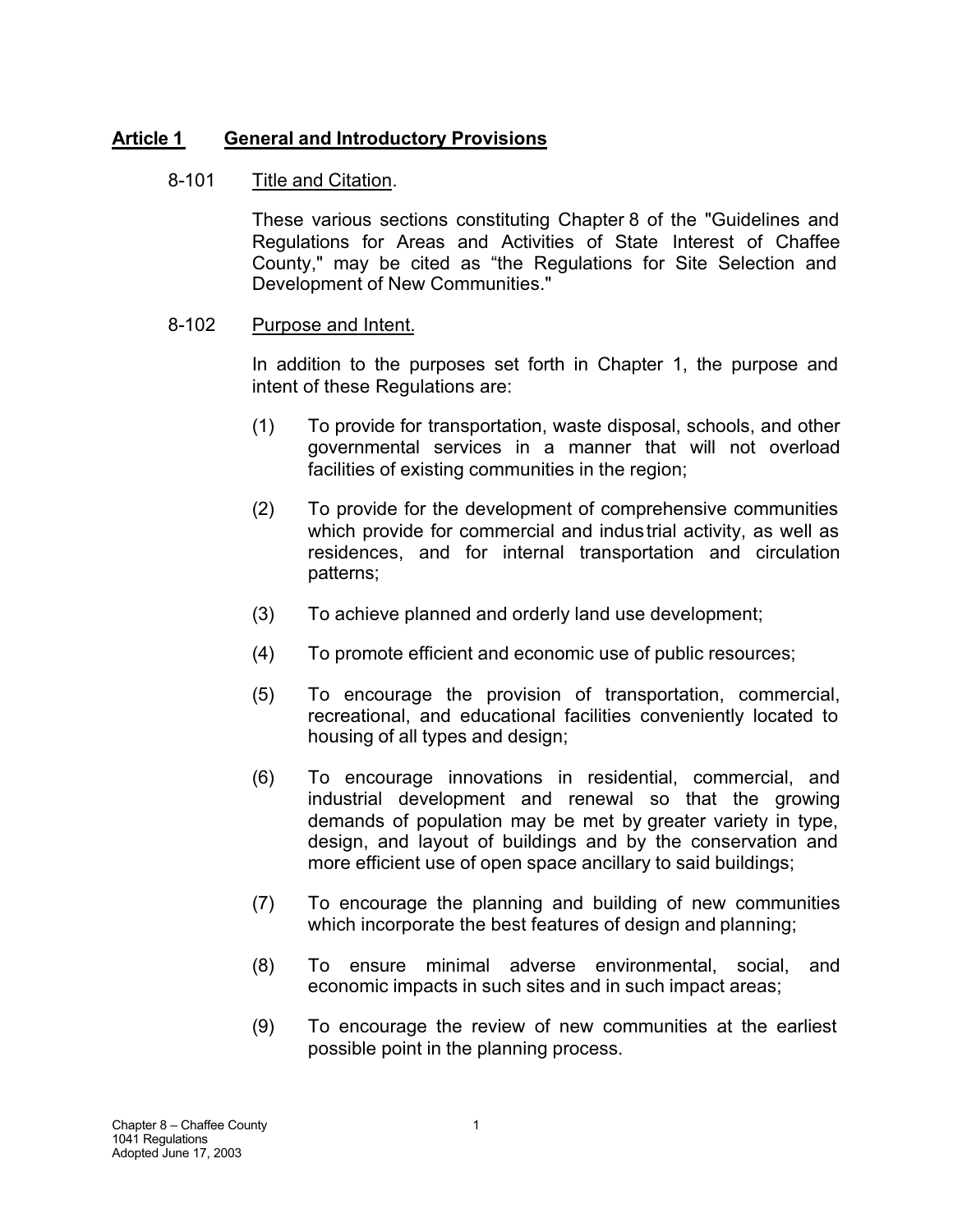#### 8-103 Definitions.

- (1) "Impact Area" means an area surrounding the proposed new community site which is likely to be affected positively or negatively by development of the new community, the boundaries of which are determined by the Permit Authority.
- (2) "Master Plan" (or comprehensive plan), means a plan for the physical development of the state, a county, region or municipality, as defined by 24-32-203(1)(e), 24-65-104(1)(a)(b), 30-28-106(3)(a)(b)(c), 30-28-107, and 31-23-106(1)(a)(b)(c)(d), C.R.S., or by charter or ordinance of a homerule municipality.
- (3) "New Communities" means any development meeting any of the following criteria:
	- (a) Is planned to be serviced by a major new domestic water system or a major new domestic sewage treatment system, as defined in Chapter 4;
	- (b) Is planned to be serviced by a major extension of an existing domestic water treatment system or a major extension of an existing sewage treatment system, as defined in Chapter 5;
	- (c) Is planned for or requires municipal incorporation;
	- (d) Is planned for or requires the formation of a special district, such as: a water district, a sewer service district, a recreation district, or a metropolitan district;
	- (e) Is planned for or requires expansion and/or extension of any existing water and/or sewer service district or association within any 36-month period, which is equal to or greater than 10% of the population or land area served by the district or association at the beginning of said period; and
	- (f) Is planned for or requires annexation to any incorporated area within Chaffee County, but is not in compliance with comprehensive plans adopted jointly by such incorporated areas and the County or the Chaffee County Comprehensive Plan or with applicable intergovernmental planning agreements, if any.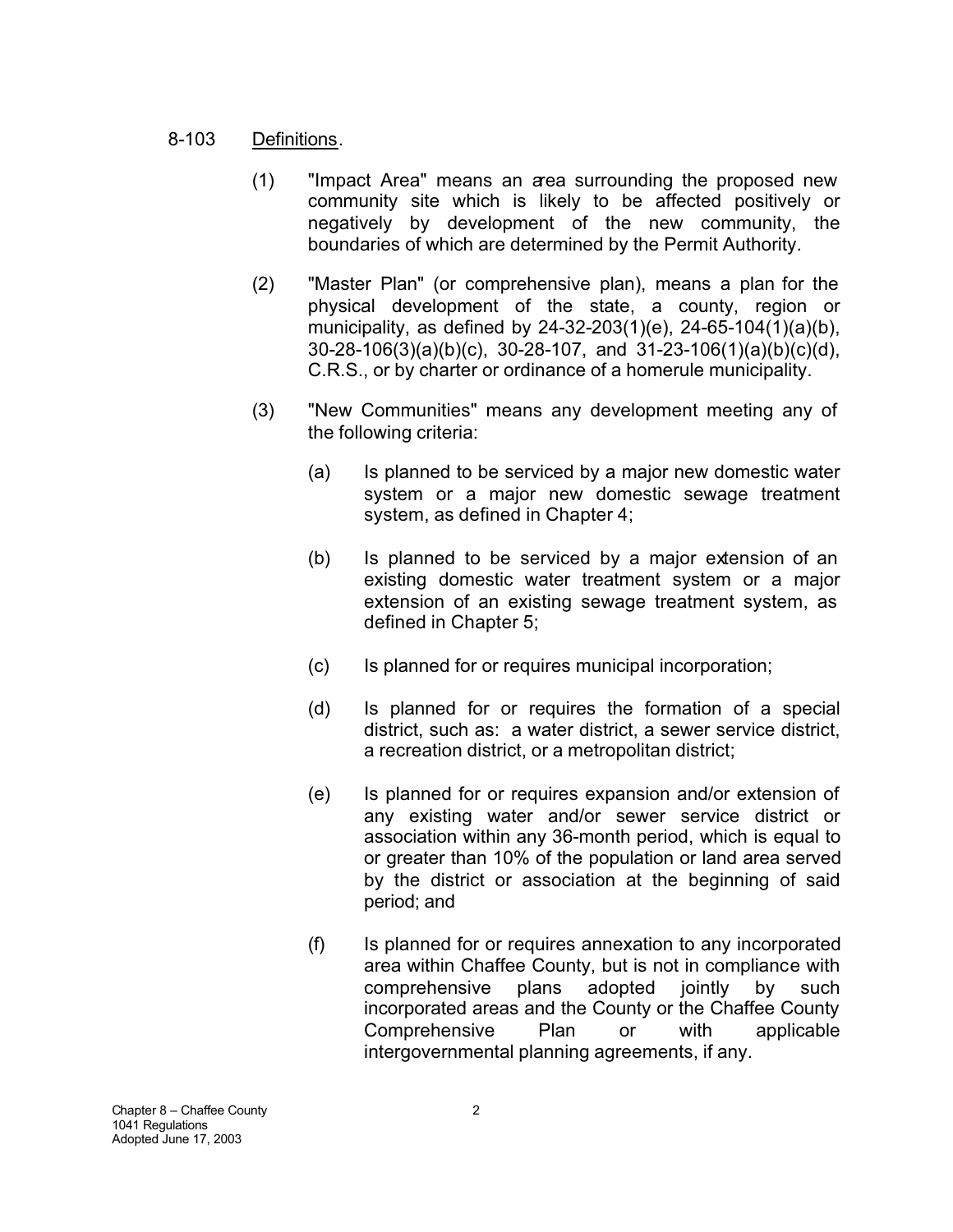#### 8-104 Applicability.

These Regulations shall apply to all locations or phases of development of new communities wholly or partially within the unincorporated territory of this County, excluding new communities located wholly within a "municipal growth area" adopted by the Board of County Commissioners pursuant to an intergovernmental planning agreement between any incorporated area within Chaffee County and Chaffee County.

# **Article 2 Designation of Site Selection and Development of New Communities.**

# 8-201 Designation of Site Selection and Development of New Communities.

The Board of County Commissioners, having considered the intensity of current and foreseeable development pressures and applicable Guidelines for Identification and Designation adopted and issued by the Colorado Land Use Commission, it is the order of this Board that site selection and development of new communities be designated a matter of state interest and regulated pursuant to the provisions of this Chapter.

### 8-202 Boundaries of Area Covered by Designation.

The site selection and development of any new communities within the unincorporated territory of this County shall be subject to this designation and these Regulations.

#### 8-203 Reasons for Designation.

Site selection and development of any new community is hereby designated as a matter of state interest for the reasons stated in Sections 1-102 and 8-102 of these Regulations.

# **Article 3 Permit Applications and Permits.**

#### 8-301 Application Procedure.

The procedures concerning permit applications, notice and conduct of permit hearings, review of Permit Authority decisions, and the issuance and content of permits to engage in development of a designated new community shall comply with the provisions set forth in Chapter 2, the Permit Regulations.

#### 8-302 Submission Requirements.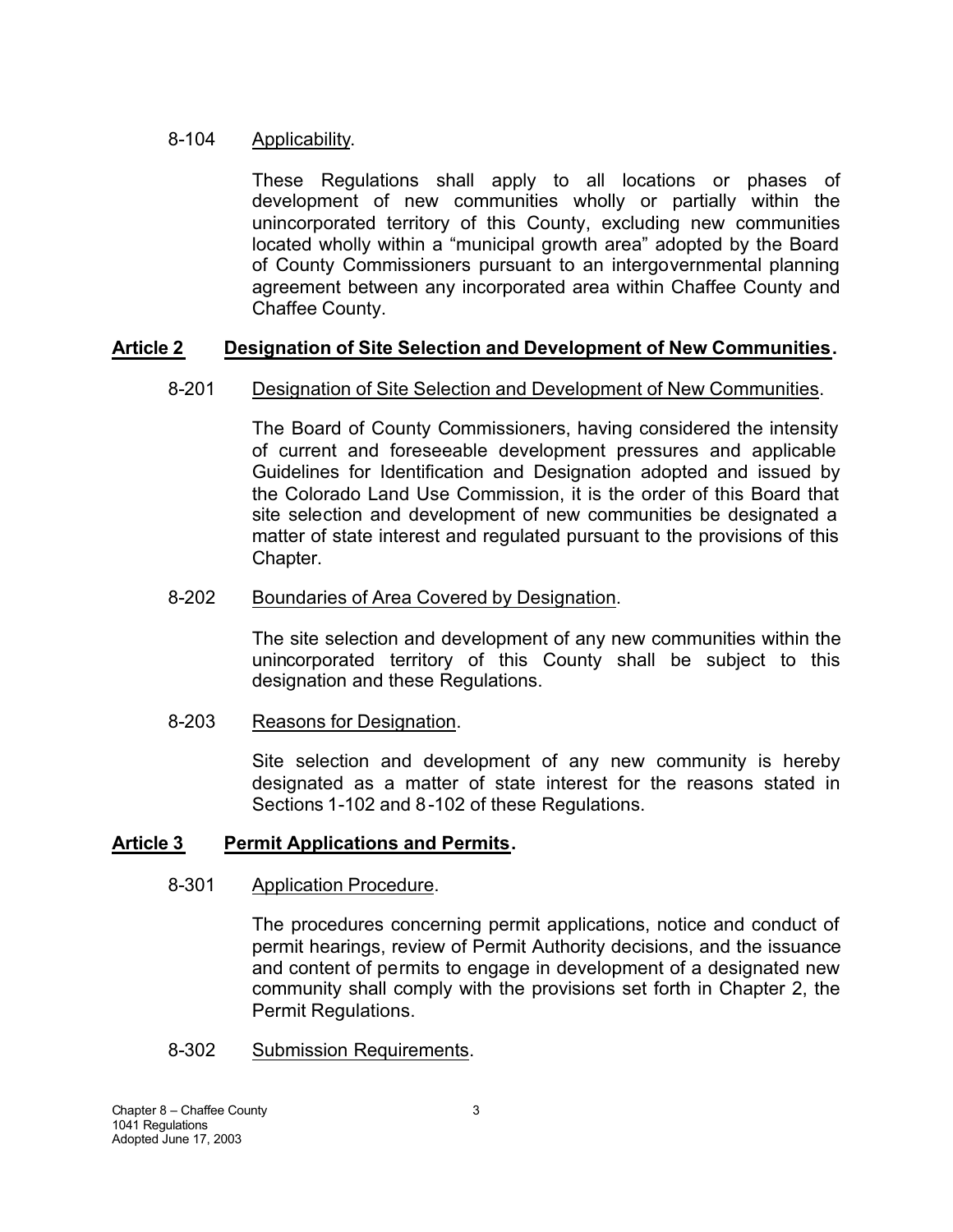In addition to requirements set forth in Section 2-203, an application for a permit to locate or develop a new community shall be accompanied by ten copies of the following documents and information:

- (1) The plans and specifications referred to in Section 2-203(3) shall include the following additional information:
	- (a) A statement of goals and objectives;
	- (b) A description, including maps at a scale acceptable to the Permit Authority, of the characteristics of the natural environment of the site and Impact Area to include the following:
		- (i) topography;
		- (ii) climatological conditions;
		- (iii) geomorphology, geology, and soils by type and suitability; potential natural hazards;
		- (iv) plant communities;
		- (v) terrestrial and aquatic wildlife communities;
		- (vi) all water bodies including all major surficial waters, groundwater aquifers, and groundwater recharge areas;
		- (vii) air quality;
		- (viii) archaeological and historic sites; and
		- (ix) scenic qualities.
	- (c) A description, including maps at a scale acceptable to the Permit Authority, of existing and proposed features of the man-made environment of the new community site and Impact Area including the following:
		- (i) housing of all types for all income groups;
		- (ii) industrial facilities and sites;
		- (iii) commercial establishments and sites;
		- (iv) recreation facilities and sites and open spaces;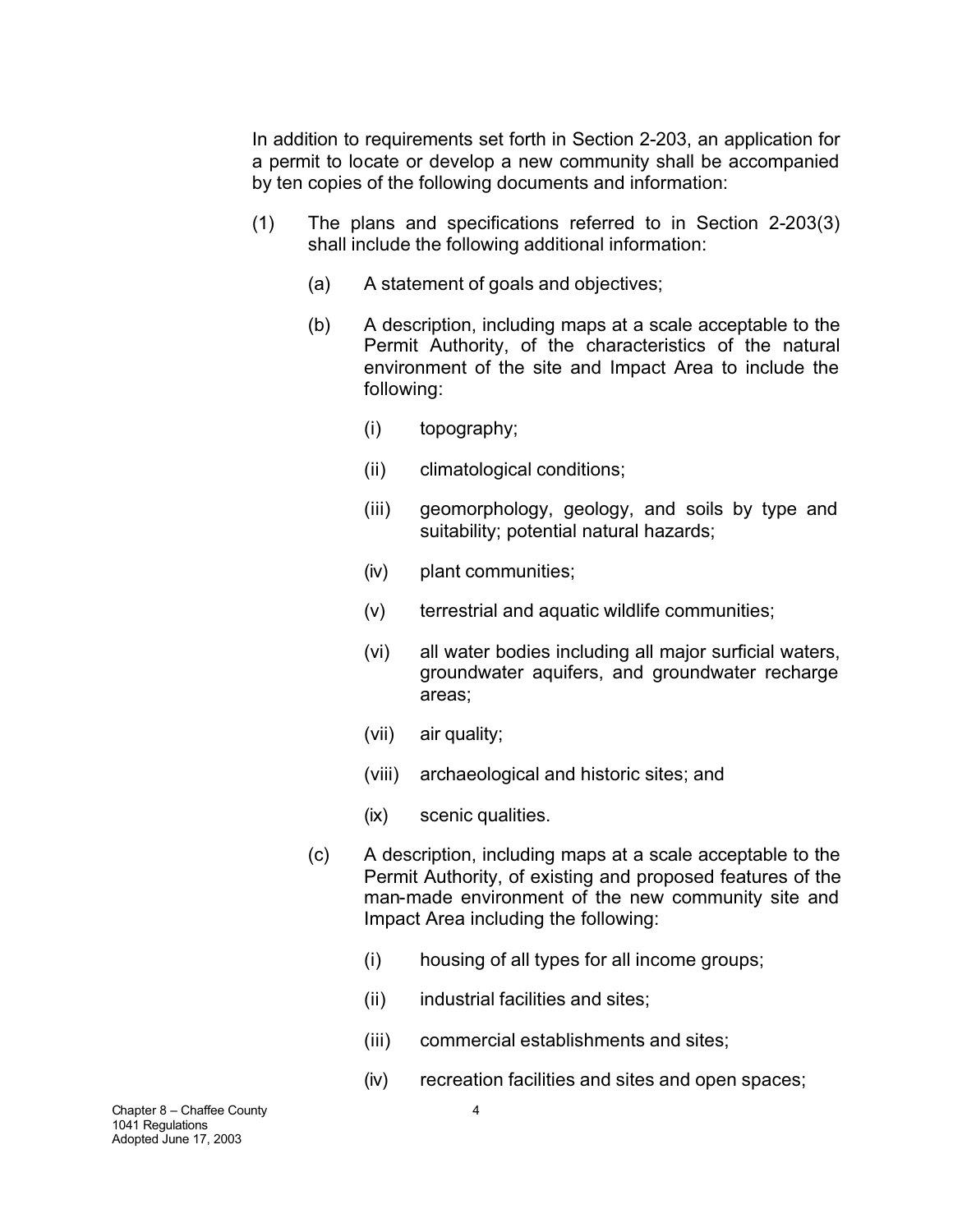- (v) transportation systems and facilities and parking facilities;
- (vi) agricultural uses by classification;
- (vii) services and utilities including water supply systems, sewerage systems, storm drainage systems, solid waste disposal systems, gas and electrical utilities, communication utilities;
- (viii) public institutions and structures including schools, government buildings, other community facilities; and
- (ix) public lands.
- (d) Analysis of environmental impacts of the new community on the following:
	- (i) water quality;
		- 1) surficial;
		- 2) groundwater aquifers; and
		- 3) groundwater acquifer recharge areas.
	- (ii) ambient air quality including indirect sources;
	- (iii) plant communities;
	- (iv) aquatic and terrestrial wildlife communities;
	- (v) geomorphology, geology, and soils;
	- (vi) climate;
	- (vii) scenic quality;
	- (viii) noise; and
	- (ix) historic and archaeological resources.
- (e) A description, including maps at a scale acceptable to the Permit Authority, of the proposed social environment of the new community and analyses of the impacts of the social environment of the new community on the existing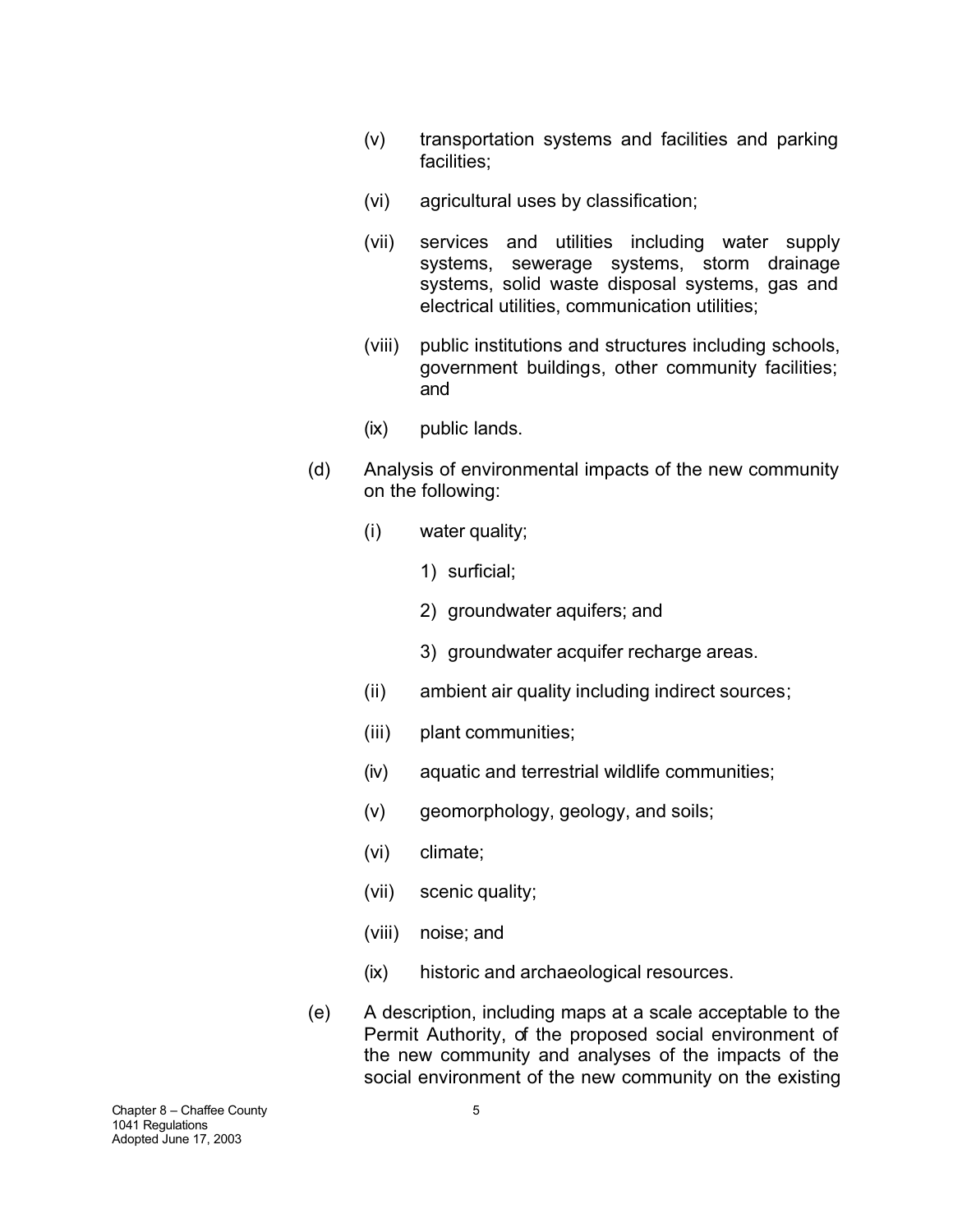social environment in the Impact Area. The description and analysis shall include the following:

- (i) demography
	- 1) current population;
	- 2) proposed population;
	- 3) past trends; and
	- 4) forecasts.
- (ii) housing
	- 1) existing housing;
	- 2) types of housing proposed to meet needs of new population including low and moderate income housing;
	- 3) price ranges of housing types;
	- 4) density; and
	- 5) housing market conditions.
- (iii) community facilities
	- 1) existing facilities;
	- 2) planned community programs;
	- 3) diversity of facilities and programs to meet needs of the population; and
	- 4) cultural services.
- (iv) education
	- 1) expected enrollments;
	- 2) distances of schools from neighborhoods;
	- 3) transportation of students;
	- 4) new facilities required; and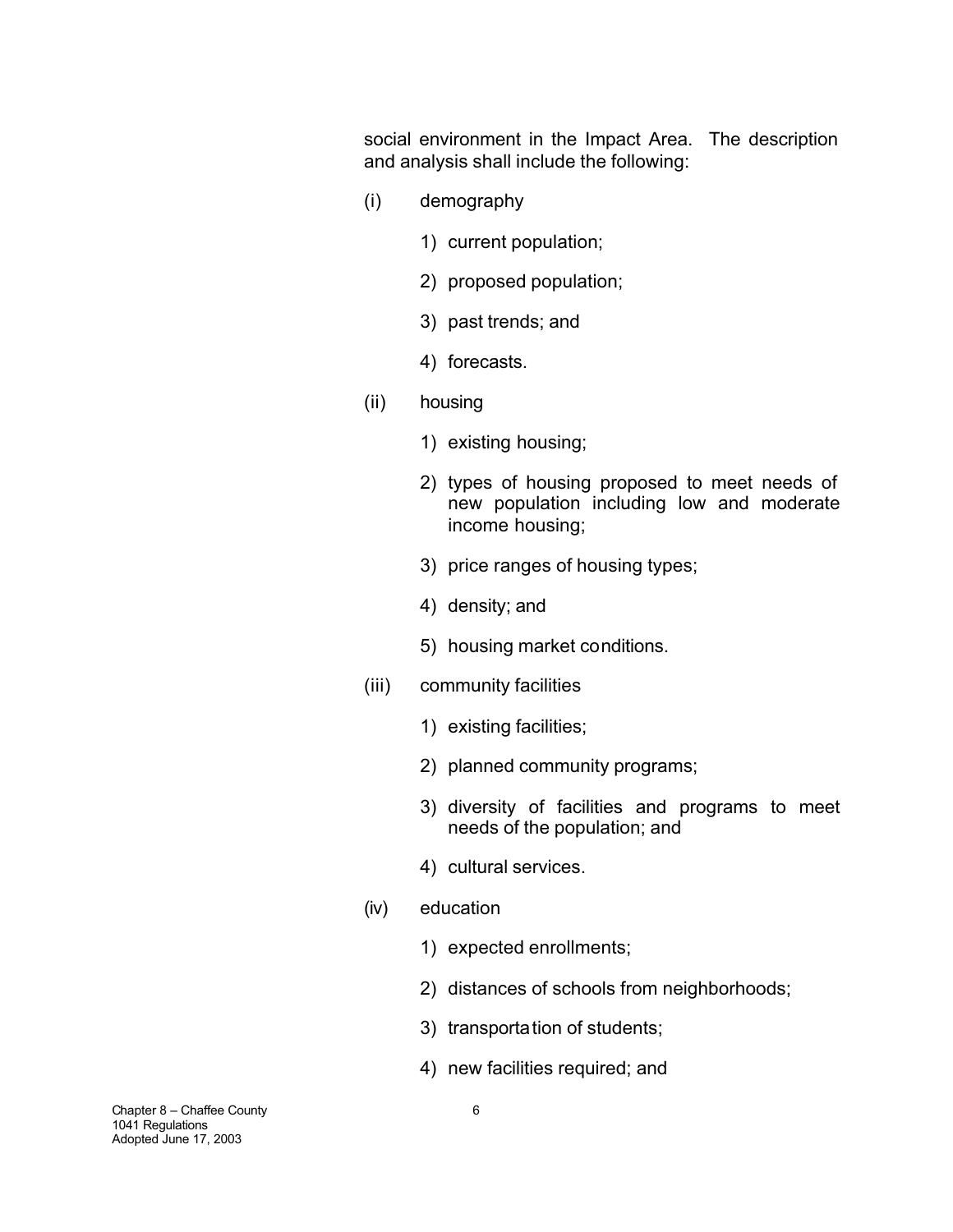- 5) existing facilities.
- (v) existing and proposed health services
	- 1) hospitals and clinics;
	- 2) emergency health services; and
	- 3) medical personnel.
- (vi) public safety services
	- 1) police;
	- 2) fire; and
	- 3) rescue.
- (vii) social services
- (viii) recreation
	- 1) facilities;
	- 2) present and future adequacy and need;
	- 3) present and future open space acquisitions;
	- 4) open space and accessibility to open space.
- (f) A description of governmental infrastructure in new community site and Impact Area:
	- (i) map at a scale acceptable to the Permit Authority and describe existing and proposed local government institutions, special districts or other jurisdictions, the type of services provided by each and the proposed methods of governance of each;
	- (ii) proposed methods of generating public revenue through existing and proposed governmental jurisdictions;
	- (iii) estimated revenue-generating capacity of each method described in (ii) above and identify any new sources of revenue created by the community;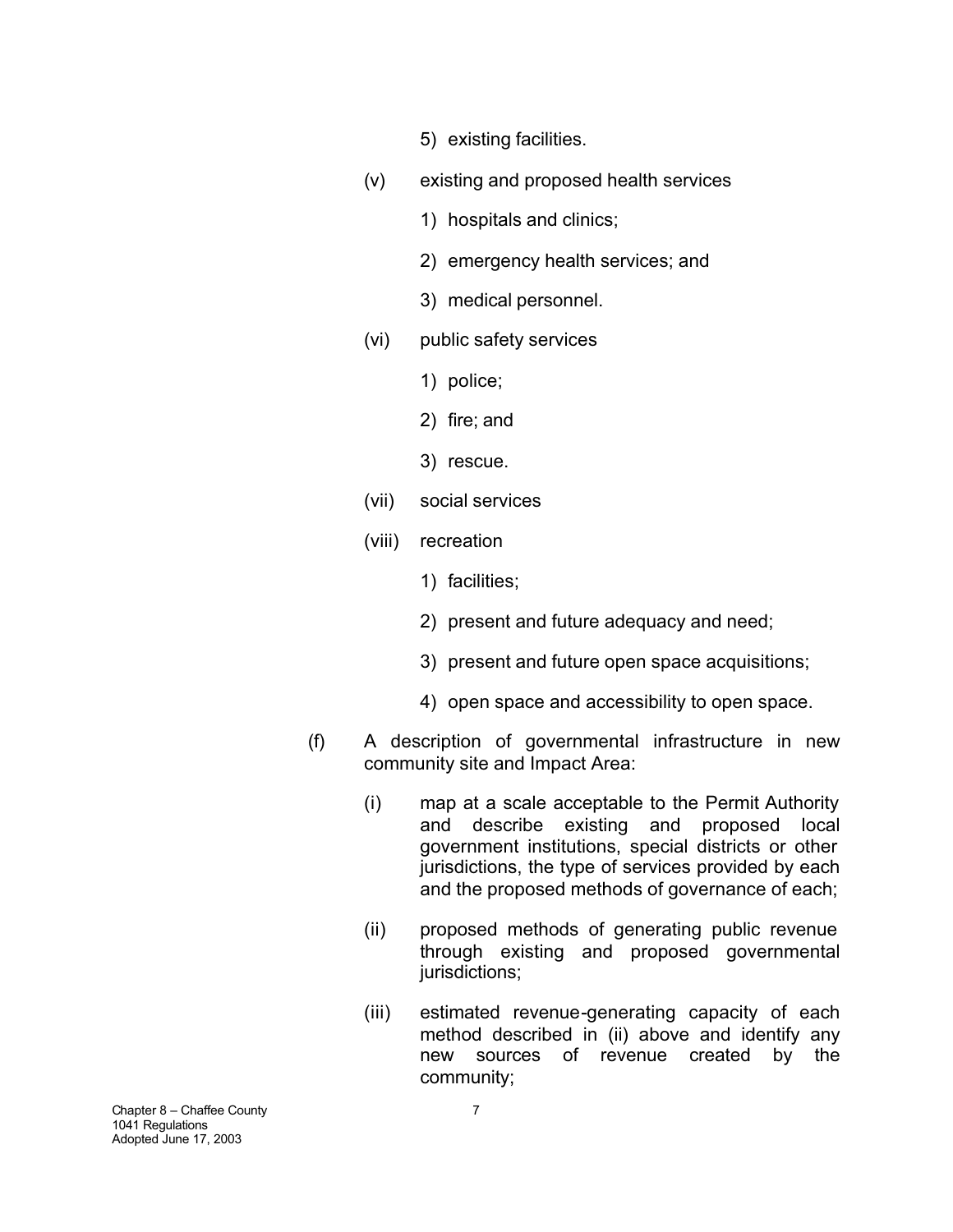- (iv) estimated operating revenue and expenditures of proposed new public and publicly funded services and facilities;
- (v) estimated public debt expected as a result of development of new public and publicly funded services and facilities; and
- (vi) evaluation of the capacity of existing services to meet needs.
- (g) A description of the economic profile of the planned new community and Impact Area:
	- (i) type of industry, commerce and other private enterprises contributing to the economic base of the new community;
	- (ii) analysis of employment characteristics and labor market of new community and Impact Area;
	- (iii) description of potential economic effects of new community on the Impact Area.
- (h) A description of proposed public improvements:
	- (i) list those to be dedicated and to what jurisdiction(s);
	- (ii) proposed terms of performance guarantees;
	- (iii) description of maintenance program(s); and
	- (iv) phasing of dedications.
- (i) A description of area-wide planning and development:
	- (i) explain the relationships of the new community plan for development with the following:
		- 1) Chaffee County Comprehensive Plan, state or regional plans, and federal programs and plans of surrounding jurisdictions in the Impact Area;
		- 2) approved or proposed public projects; and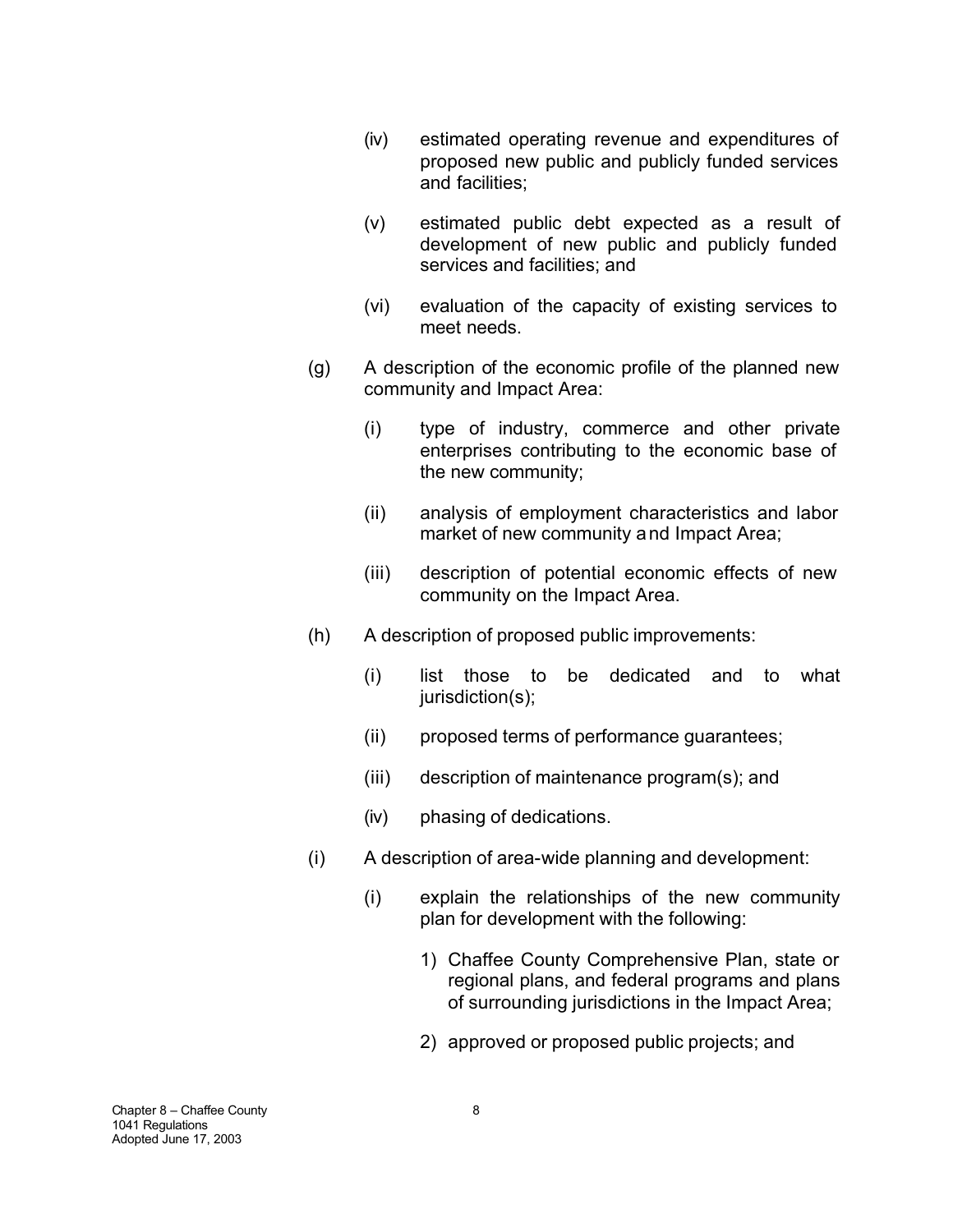- 3) capital improvements programs of surrounding jurisdictions in the Impact Area.
- (j) Describe the impacts of the proposed land uses in the new community as described in subsection (d) on existing land use patterns;
- (k) A description of the proposed development schedule:
	- (i) define development schedule and describe the plan of the schedule;
	- (ii) proposed phasing, if any, of development;
	- (iii) relate timing of construction and operation of public facilities to expected population.
- (l) provide evidence demonstrating:
	- (i) the technical and administrative capability of the applicant to plan and develop a new community, including experience, success and/or failures on other new community projects, and expertise and experience of personnel;
	- (ii) the financial capability of the applicant including:
		- 1) all anticipated costs of developing public and publicly financed services and facilities;
		- 2) the manner by which the sources from which development costs will be met, including anticipated revenues from the development, financial resources of the developer, borrowing, and special districts if any;
		- 3) a procedure allowing for periodic updating of the financial plan or program to take into consideration changes in costs, revenues, market conditions, and other relevant changes affecting the development;
		- 4) marketing strategy for residential, commercial and industrial property.

# 8-303 Action on Permit Application.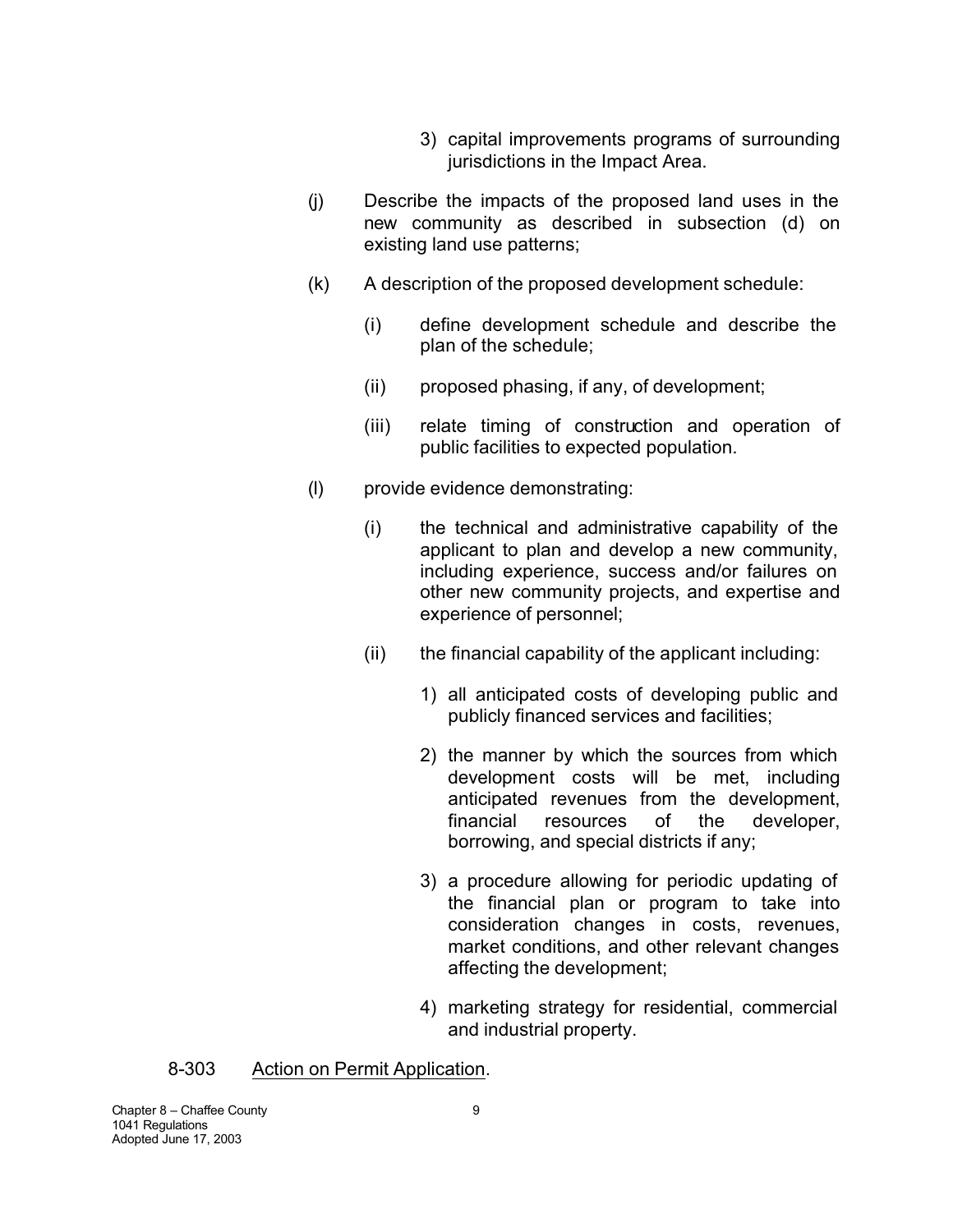- (1) The Permit Authority shall act upon the permit application within sixty (60) days after the public hearing on the application has been concluded. In determining whether to approve, approve with conditions, or disapprove a permit application, the Permit Authority shall take into consideration the following criteria:
	- (a) The health, welfare and safety of the citizens of Chaffee County and surrounding jurisdictions affected will be protected and served;
	- (b) The natural and socio-economic environments of Chaffee County and the Impact Area will be protected and enhanced;
	- (c) All reasonable alternatives to the proposed action have been adequately assessed and the proposed action represents the best alternative in satisfying all requirements of this regulation;
	- (d) A reasonable program to adequately minimize all adverse impacts has been presented;
	- (e) The nature and location of the new community complies with all applicable provisions of Chaffee County's regulations and ordinances regarding land use and building and the Comprehensive Plan of Chaffee County, and other applicable regional, metropolitan, state, and national plans;
	- (f) The new community design shall, at a minimum, provide for transportation, waste disposal, schools, and other governmental services in a manner that will not overload facilities of existing communities in the Impact Area;
	- (g) The nature and location of the new community will not create increases in the demand for services beyond the reasonable capacity of the new community and surrounding jurisdictions affected to provide such services, as determined by the Permit Authority;
	- (h) The nature and location of the new community will not unduly interfere with any existing easements for or rights-of-way for other utilities, canals, ditches, mineral claims, or roads;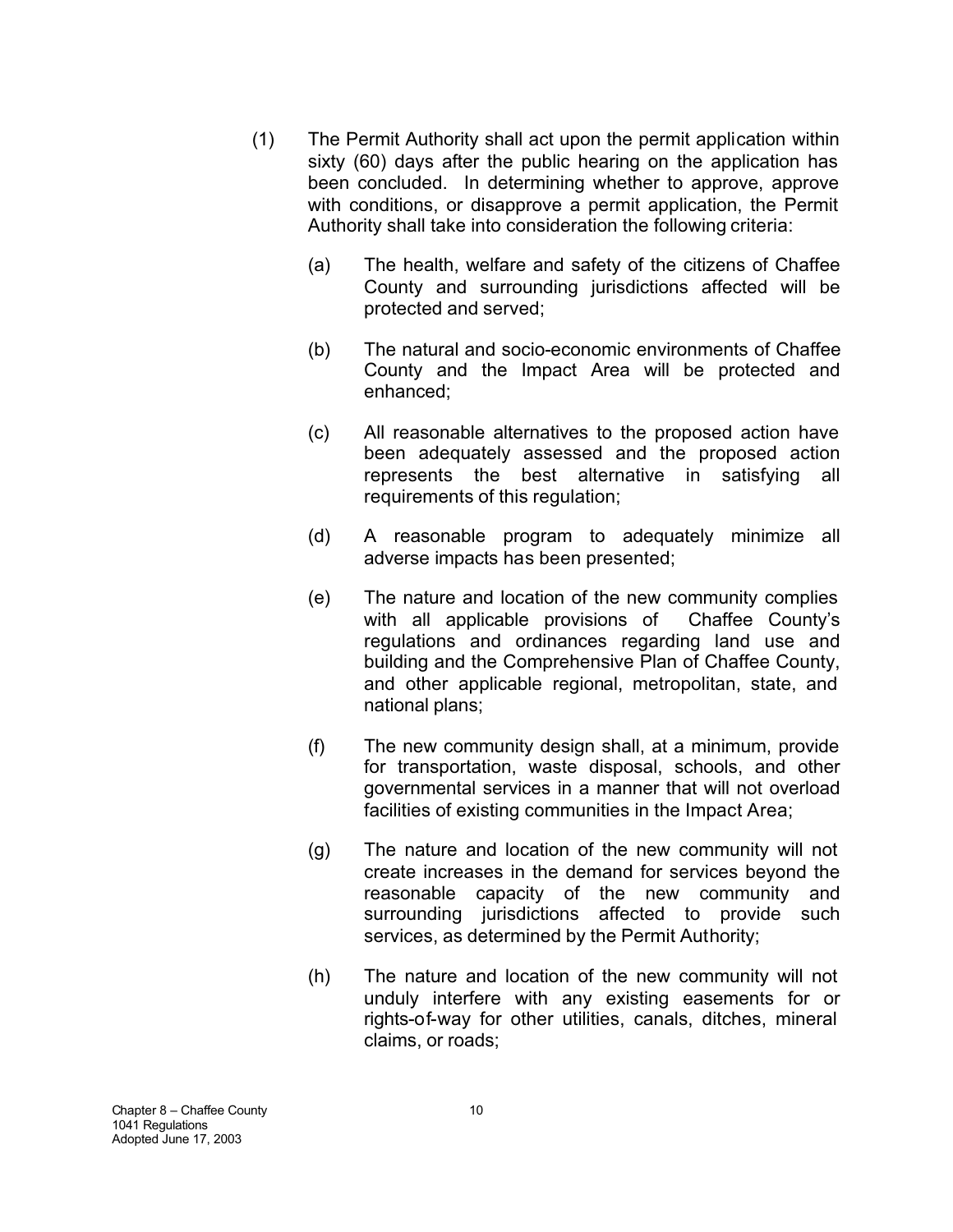- (i) Adequate electric, gas, telephone, water, sewage, and other utilities exist or shall be developed to service the new community;
- (j) The nature and location of the new community will not interfere with any significant wildlife habitat or adversely affect any threatened wildlife species, unique natural resource or historic or archaeological landmark within the new community and the Impact Area;
- (k) The nature and location of the new community, including expected growth and development related to the new community, will not significantly deteriorate air quality in the Impact Area and the new community site;
- (l) The existing water quality of affected waters will not be adversely affected, unless permitted by law;
- (m) The site for the proposed uses in the new community are suitable considering location, size, topography, microclimate, and soil characteristics, and the harmonious relationship of these uses with surrounding jurisdictions:
- (n) The land use and transportation circulation plans and population density and distributions are planned in such a way as to promote harmonious human interrelationships and optimum internal accessibility;
- (o) Provisions have been made to preserve such natural features as water bodies and steep slopes and to establish and maintain an accessible open-space network for conservation, natural beauty, and recreation;
- (p) Measures to prevent environmental pollution, reduce potential natural hazards, and minimize noise problems have been taken;
- (q) The development plan utilizes current design and technology for energy conservation with respect to land utilization, materials and methods of construction and the provision of community facilities and services and encourages innovations in meeting social and economic problems of the new community and Impact Area;